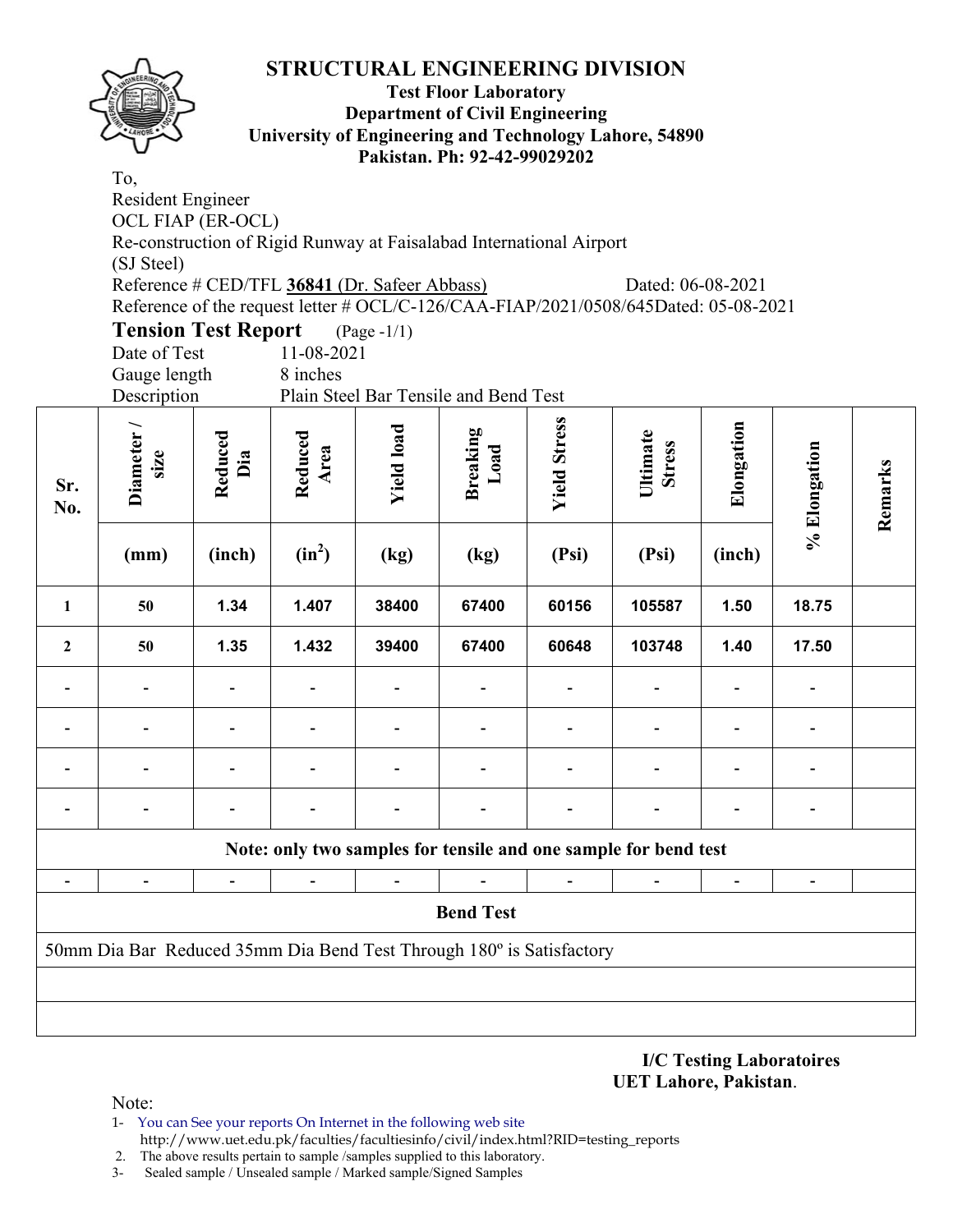

### **Test Floor Laboratory Department of Civil Engineering University of Engineering and Technology Lahore, 54890 Pakistan. Ph: 92-42-99029202**

To, General Manager (Projects) Development Consultancy Services (Pvt) Ltd Establishment of Chiniot Campus of Government College University, Faisalabad

| Reference # CED/TFL 36844 (Dr. Ali Ahmed)                     | Dated: 09-08-2021 |
|---------------------------------------------------------------|-------------------|
| Reference of the request letter $\#DCS/RE/GCUF/2021/0803/265$ | Dated: 03-08-2021 |

# **Tension Test Report** (Page -1/1)

Date of Test 11-08-2021 Gauge length 8 inches

Description Deformed Steel Bar Tensile and Bend Test as per ASTM-A615

| Sr. No.        | Weight                   |                          | Diameter/<br><b>Size</b><br>(inch) |                | Area<br>$(in^2)$         | <b>Yield load</b>                                   | <b>Breaking</b><br>Load | <b>Yield Stress</b><br>(psi) |                                                                 | <b>Ultimate Stress</b><br>(psi) |                          | Elongation               | % Elongation                 | Remarks           |
|----------------|--------------------------|--------------------------|------------------------------------|----------------|--------------------------|-----------------------------------------------------|-------------------------|------------------------------|-----------------------------------------------------------------|---------------------------------|--------------------------|--------------------------|------------------------------|-------------------|
|                | (1bs/ft)                 | Nominal                  | Actual                             | Nominal        | Actual                   | (kg)                                                | (kg)                    | Nominal                      | Actual                                                          | Nominal                         | Actual                   | (inch)                   |                              |                   |
| 1              | 0.377                    | 3/8                      | 0.376                              | 0.11           | 0.111                    | 3800                                                | 4800                    | 76200                        | 75560                                                           | 96200                           | 95500                    | 1.30                     | 16.3                         | <b>Steel</b><br>E |
| $\overline{2}$ | 0.386                    | 3/8                      | 0.380                              | 0.11           | 0.114                    | 3800                                                | 4900                    | 76200                        | 73780                                                           | 98200                           | 95200                    | 1.30                     | 16.3                         |                   |
|                |                          | $\overline{\phantom{0}}$ |                                    |                |                          |                                                     |                         |                              |                                                                 |                                 | $\overline{\phantom{0}}$ | $\overline{\phantom{0}}$ |                              |                   |
|                | $\overline{\phantom{0}}$ | $\overline{\phantom{a}}$ |                                    |                |                          |                                                     |                         |                              |                                                                 |                                 | $\overline{a}$           | $\overline{\phantom{0}}$ | $\qquad \qquad \blacksquare$ |                   |
|                | $\blacksquare$           | $\overline{\phantom{a}}$ |                                    | $\blacksquare$ | $\overline{\phantom{a}}$ |                                                     |                         |                              |                                                                 |                                 | $\overline{\phantom{0}}$ | $\overline{\phantom{0}}$ | $\blacksquare$               |                   |
|                |                          | -                        |                                    |                | $\overline{\phantom{a}}$ |                                                     |                         |                              |                                                                 |                                 |                          | $\overline{\phantom{0}}$ |                              |                   |
|                |                          |                          |                                    |                |                          |                                                     |                         |                              | Note: only two samples for tensile and one sample for bend test |                                 |                          |                          |                              |                   |
|                |                          |                          |                                    |                |                          |                                                     |                         |                              |                                                                 |                                 |                          |                          |                              |                   |
|                |                          |                          |                                    |                |                          |                                                     | <b>Bend Test</b>        |                              |                                                                 |                                 |                          |                          |                              |                   |
|                |                          |                          |                                    |                |                          | 3/8" Dia Bar Bend Test Through 180° is Satisfactory |                         |                              |                                                                 |                                 |                          |                          |                              |                   |
|                |                          |                          |                                    |                |                          |                                                     |                         |                              |                                                                 |                                 |                          |                          |                              |                   |
|                |                          |                          |                                    |                |                          |                                                     |                         |                              |                                                                 |                                 |                          |                          |                              |                   |

**I/C Testing Laboratoires UET Lahore, Pakistan**.

- 1- You can See your reports On Internet in the following web site http://www.uet.edu.pk/faculties/facultiesinfo/civil/index.html?RID=testing\_reports
- 2. The above results pertain to sample /samples supplied to this laboratory.
- 3- Sealed sample / Unsealed sample / Marked sample/Signed Samples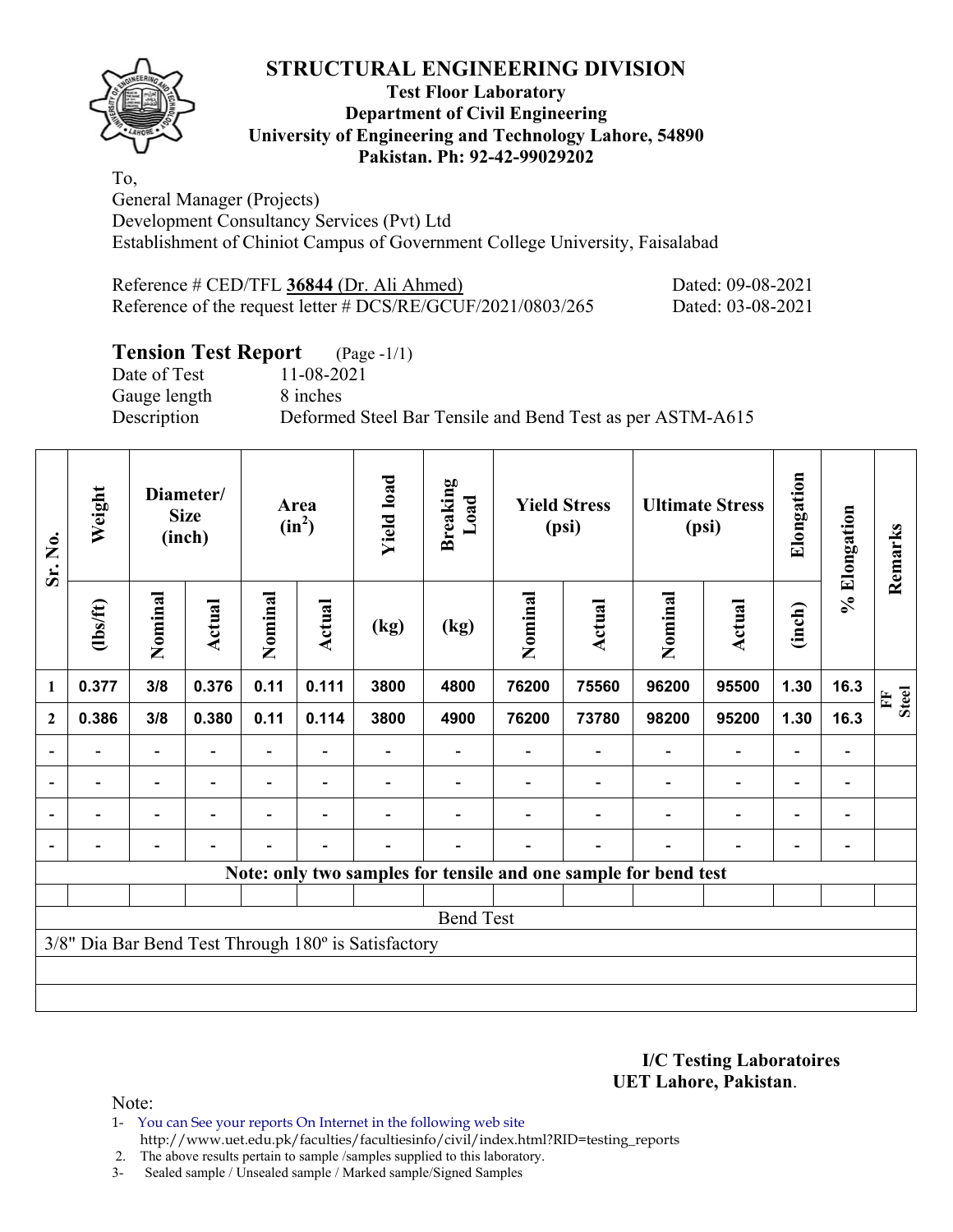

**Test Floor Laboratory Department of Civil Engineering University of Engineering and Technology Lahore, 54890 Pakistan. Ph: 92-42-99029202** 

To, Resident Engineer-2 ACES (Pvt) Ltd Site Office Sector-U, DHA Multan

Reference # CED/TFL **36845** (Dr. Ali Ahmed) Dated: 09-08-2021 Reference of the request letter # ACES/DHAM/DEV/SES-V/605 Dated: 04-08-2021

# **Tension Test Report** (Page -1/1)

Date of Test 11-08-2021 Gauge length 8 inches

Description Deformed Steel Bar Tensile and Bend Test as per ASTM-A615

| Sr. No.                  | Weight         | Diameter/<br><b>Size</b><br>(mm) |                | <b>Yield load</b><br><b>Breaking</b><br>Load<br>Area<br>$(in^2)$ |                | <b>Yield Stress</b><br>(psi)                        |      | <b>Ultimate Stress</b><br>(psi) |                | Elongation                                                      | % Elongation  | Remarks        |                |          |
|--------------------------|----------------|----------------------------------|----------------|------------------------------------------------------------------|----------------|-----------------------------------------------------|------|---------------------------------|----------------|-----------------------------------------------------------------|---------------|----------------|----------------|----------|
|                          | (1bs/ft)       | Nominal                          | Actual         | Nominal                                                          | <b>Actual</b>  | (kg)                                                | (kg) | Nominal                         | <b>Actual</b>  | Nominal                                                         | <b>Actual</b> | (inch)         |                |          |
| 1                        | 0.410          | 10                               | 9.95           | 0.12                                                             | 0.121          | 3900                                                | 5500 | 71650                           | 71280          | 101044                                                          | 100600        | 1.10           | 13.8           |          |
| $\overline{2}$           | 0.407          | 10                               | 9.91           | 0.12                                                             | 0.120          | 4200                                                | 5700 | 77161                           | 77460          | 104719                                                          | 105200        | 0.90           | 11.3           | SJ Steel |
| $\overline{\phantom{a}}$ | Ξ.             | ۰                                |                |                                                                  |                |                                                     |      |                                 |                |                                                                 | ۰             | ۰              |                |          |
| $\blacksquare$           | $\blacksquare$ | ٠.                               |                |                                                                  | $\blacksquare$ |                                                     |      |                                 |                | $\blacksquare$                                                  | ۰             | ۰              | $\blacksquare$ |          |
| $\overline{\phantom{a}}$ | Ξ.             | ۰                                | $\blacksquare$ | ۰                                                                | $\blacksquare$ | Ξ.                                                  |      |                                 | $\blacksquare$ | $\blacksquare$                                                  |               | $\blacksquare$ | ۰              |          |
|                          | $\blacksquare$ | $\blacksquare$                   | $\blacksquare$ | Ξ.                                                               | $\blacksquare$ | $\blacksquare$                                      |      |                                 | $\blacksquare$ |                                                                 | ۰             | $\blacksquare$ | $\blacksquare$ |          |
|                          |                |                                  |                |                                                                  |                |                                                     |      |                                 |                | Note: only two samples for tensile and one sample for bend test |               |                |                |          |
|                          |                |                                  |                |                                                                  |                |                                                     |      |                                 |                |                                                                 |               |                |                |          |
| <b>Bend Test</b>         |                |                                  |                |                                                                  |                |                                                     |      |                                 |                |                                                                 |               |                |                |          |
|                          |                |                                  |                |                                                                  |                | 10mm Dia Bar Bend Test Through 180° is Satisfactory |      |                                 |                |                                                                 |               |                |                |          |
|                          |                |                                  |                |                                                                  |                |                                                     |      |                                 |                |                                                                 |               |                |                |          |
|                          |                |                                  |                |                                                                  |                |                                                     |      |                                 |                |                                                                 |               |                |                |          |

**I/C Testing Laboratoires UET Lahore, Pakistan**.

- 1- You can See your reports On Internet in the following web site http://www.uet.edu.pk/faculties/facultiesinfo/civil/index.html?RID=testing\_reports
- 2. The above results pertain to sample /samples supplied to this laboratory.
- 3- Sealed sample / Unsealed sample / Marked sample/Signed Samples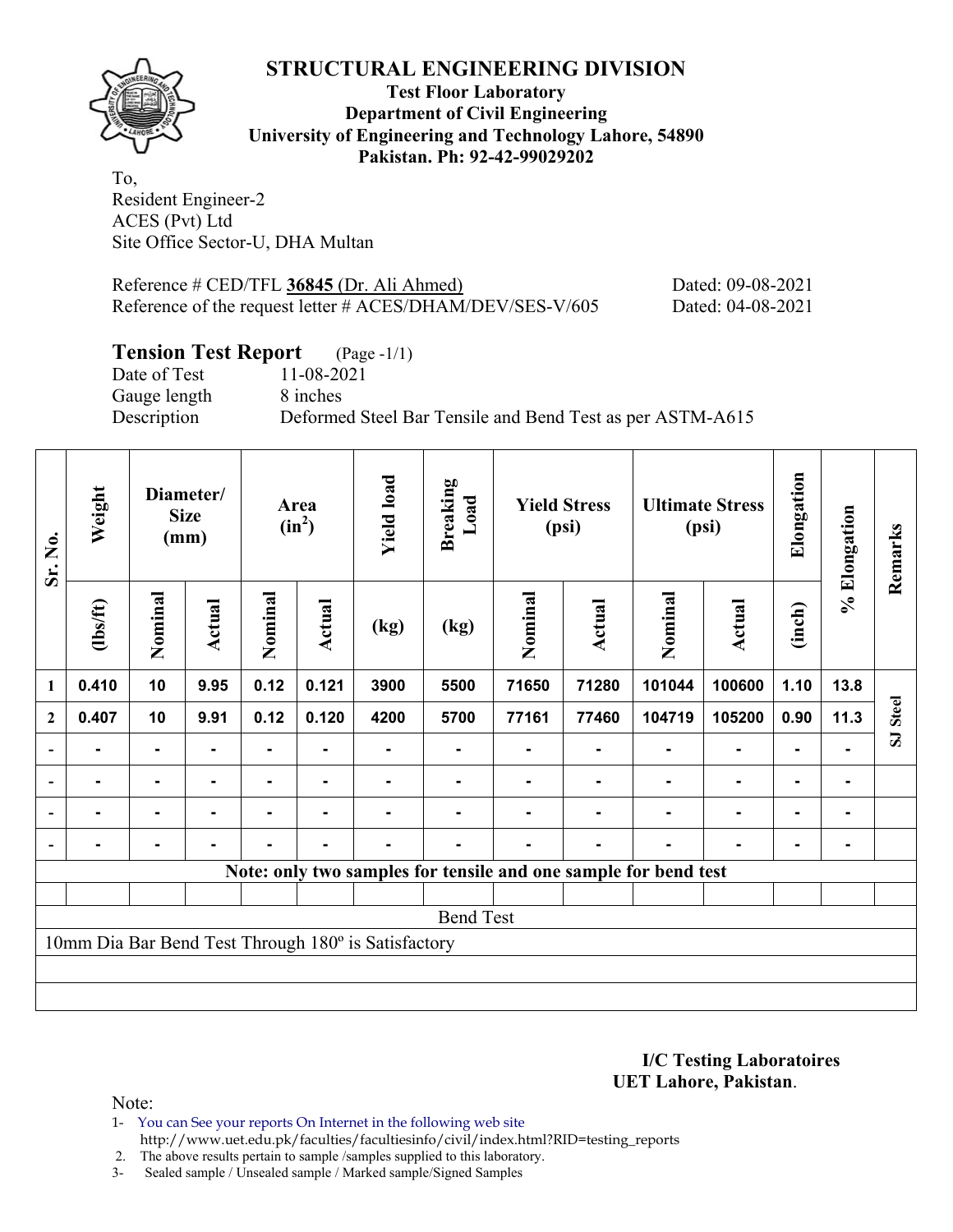

#### **Test Floor Laboratory Department of Civil Engineering University of Engineering and Technology Lahore, 54890 Pakistan. Ph: 92-42-99029202**

To, Sub Divisional Officer Highway Sub Division Taunsa (Construction of Pile Foundation Bridge at Charha Mouza Jalal Indus River Creek Length =250 Rft)

| Reference # CED/TFL 36846 (Dr. Ali Ahmed)  | Dated: 09-08-2021 |
|--------------------------------------------|-------------------|
| Reference of the request letter $\#$ 675/T | Dated: 04-06-2021 |

# **Tension Test Report** (Page -1/1) Date of Test 11-08-2021 Gauge length 8 inches Description Deformed Steel Bar Tensile and Bend Test as per ASTM-A615

| Sr. No.        | Weight                                        |                   | Diameter/<br><b>Size</b> |         | Area<br>$(in^2)$ | <b>Yield load</b> | <b>Breaking</b><br>Load | <b>Yield Stress</b><br>(psi) |        |                                                                 |                | <b>Ultimate Stress</b><br>(psi) |        |  |  | Elongation | % Elongation | Remarks |
|----------------|-----------------------------------------------|-------------------|--------------------------|---------|------------------|-------------------|-------------------------|------------------------------|--------|-----------------------------------------------------------------|----------------|---------------------------------|--------|--|--|------------|--------------|---------|
|                | $\frac{2}{10}$                                | Nominal<br>$(\#)$ | Actual<br>(inch)         | Nominal | Actual           | (kg)              | (kg)                    | Nominal                      | Actual | Nominal                                                         | <b>Actual</b>  | (inch)                          |        |  |  |            |              |         |
| 1              | 0.387                                         | $\mathbf{3}$      | 0.381                    | 0.11    | 0.114            | 4000              | 5400                    | 80200                        | 77410  | 108200                                                          | 104500         | 1.00                            | $12.5$ |  |  |            |              |         |
| $\overline{2}$ | 0.385                                         | $\mathbf{3}$      | 0.379                    | 0.11    | 0.113            | 3900              | 5200                    | 78200                        | 76040  | 104200                                                          | 101400         | 1.00                            | $12.5$ |  |  |            |              |         |
|                |                                               | $\blacksquare$    |                          | ۰       |                  |                   |                         |                              |        |                                                                 | $\blacksquare$ | $\blacksquare$                  |        |  |  |            |              |         |
|                |                                               |                   |                          |         |                  |                   |                         |                              |        |                                                                 |                |                                 |        |  |  |            |              |         |
|                |                                               | $\blacksquare$    |                          | ۰       | $\blacksquare$   |                   |                         |                              |        |                                                                 | ٠              | $\blacksquare$                  |        |  |  |            |              |         |
|                |                                               |                   |                          |         | -                |                   |                         |                              |        |                                                                 | $\blacksquare$ | $\blacksquare$                  |        |  |  |            |              |         |
|                |                                               |                   |                          |         |                  |                   |                         |                              |        | Note: only two samples for tensile and one sample for bend test |                |                                 |        |  |  |            |              |         |
|                |                                               |                   |                          |         |                  |                   |                         |                              |        |                                                                 |                |                                 |        |  |  |            |              |         |
|                |                                               |                   |                          |         |                  |                   | <b>Bend Test</b>        |                              |        |                                                                 |                |                                 |        |  |  |            |              |         |
|                | #3 Bar Bend Test Through 180° is Satisfactory |                   |                          |         |                  |                   |                         |                              |        |                                                                 |                |                                 |        |  |  |            |              |         |
|                |                                               |                   |                          |         |                  |                   |                         |                              |        |                                                                 |                |                                 |        |  |  |            |              |         |
|                |                                               |                   |                          |         |                  |                   |                         |                              |        |                                                                 |                |                                 |        |  |  |            |              |         |

**I/C Testing Laboratoires UET Lahore, Pakistan**.

Note:

1- You can See your reports On Internet in the following web site http://www.uet.edu.pk/faculties/facultiesinfo/civil/index.html?RID=testing\_reports

2. The above results pertain to sample /samples supplied to this laboratory.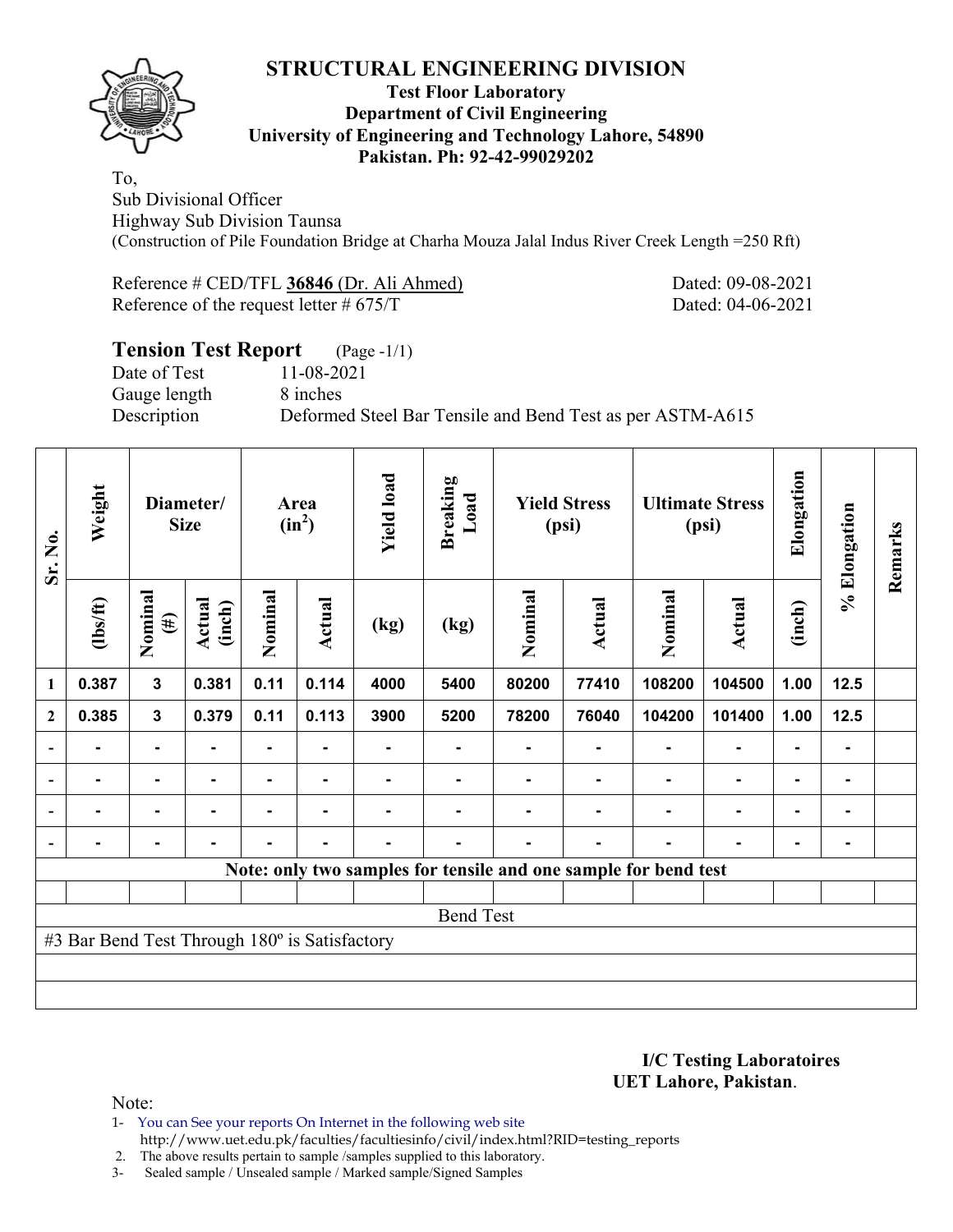

#### **Test Floor Laboratory Department of Civil Engineering University of Engineering and Technology Lahore, 54890 Pakistan. Ph: 92-42-99029202**

To, Resident Engineer PEAS Consulting (Pvt) Ltd Yakmach to Kharan Road Project (from km. 100+000 – 150+000 Section III & km 150+000 – 198+372 Section - IV)(WMI)

| Reference $\#$ CED/TFL 36847 (Dr. Ali Ahmed)                             | Dated: 09-08-2021 |
|--------------------------------------------------------------------------|-------------------|
| Reference of the request letter # $RE/YK/Section -I-II-III \& IV/21/465$ | Dated: 06-08-2021 |

### **Tension Test Report** (Page -1/4)

Date of Test 11-08-2021 Gauge length 640 mm Description Steel Strand Tensile Test as per ASTM A-416-94a

| Sr. No.                 | <b>Nominal</b><br><b>Diameter</b> | <b>Nominal</b><br>Weight | <b>Measured</b><br>weight | <b>Yield strength</b><br>clause $(6.3)$ |        | <b>Breaking</b><br>strength<br>clause $(6.2)$ |        |                              |                 | Modulus of<br>Elasticity<br>Young's<br>$\epsilon_{\text{H}}$ , |  | Remarks / Coil No. |
|-------------------------|-----------------------------------|--------------------------|---------------------------|-----------------------------------------|--------|-----------------------------------------------|--------|------------------------------|-----------------|----------------------------------------------------------------|--|--------------------|
|                         | (mm)                              | (kg/km)                  | (kg/km)                   | (kg)                                    | (kN)   | (kg)                                          | (kN)   | GPa                          | % Elongation    |                                                                |  |                    |
| $\mathbf{1}$            | 12.70<br>(1/2")                   | 775.0                    | 799.0                     | 17000                                   | 166.77 | 18700                                         | 183.45 | 199                          | >3.50           | <b>XX</b>                                                      |  |                    |
| $\mathbf 2$             | 12.70<br>(1/2")                   | 775.0                    | 797.0                     | 17000                                   | 166.77 | 17500                                         | 171.68 | 198                          | <3.50<br>Not ok | XX                                                             |  |                    |
| $\overline{\mathbf{3}}$ | 12.70<br>(1/2")                   | 775.0                    | 796.0                     | 17200                                   | 168.73 | 18600                                         | 182.47 | 199                          | >3.50           | <b>XX</b>                                                      |  |                    |
|                         |                                   |                          |                           |                                         |        |                                               |        |                              |                 |                                                                |  |                    |
|                         |                                   | $\overline{\phantom{0}}$ | $\blacksquare$            | $\blacksquare$                          |        |                                               |        | -                            |                 |                                                                |  |                    |
|                         | $\overline{\phantom{a}}$          | $\blacksquare$           | $\blacksquare$            |                                         |        |                                               |        | $\qquad \qquad \blacksquare$ |                 |                                                                |  |                    |
|                         | Only three samples for Test       |                          |                           |                                         |        |                                               |        |                              |                 |                                                                |  |                    |

Note:

1. Modulus of Elasticity is based on nominal steel area of the steel strand vide clause 13.3 of ASTM – A416a

2. Load versus percentage strain graphs are attached

**I/C Testing Laboratoires UET Lahore, Pakistan**.

Note:

1- You can See your reports On Internet in the following web site http://www.uet.edu.pk/faculties/facultiesinfo/civil/index.html?RID=testing\_reports

2. The above results pertain to sample /samples supplied to this laboratory.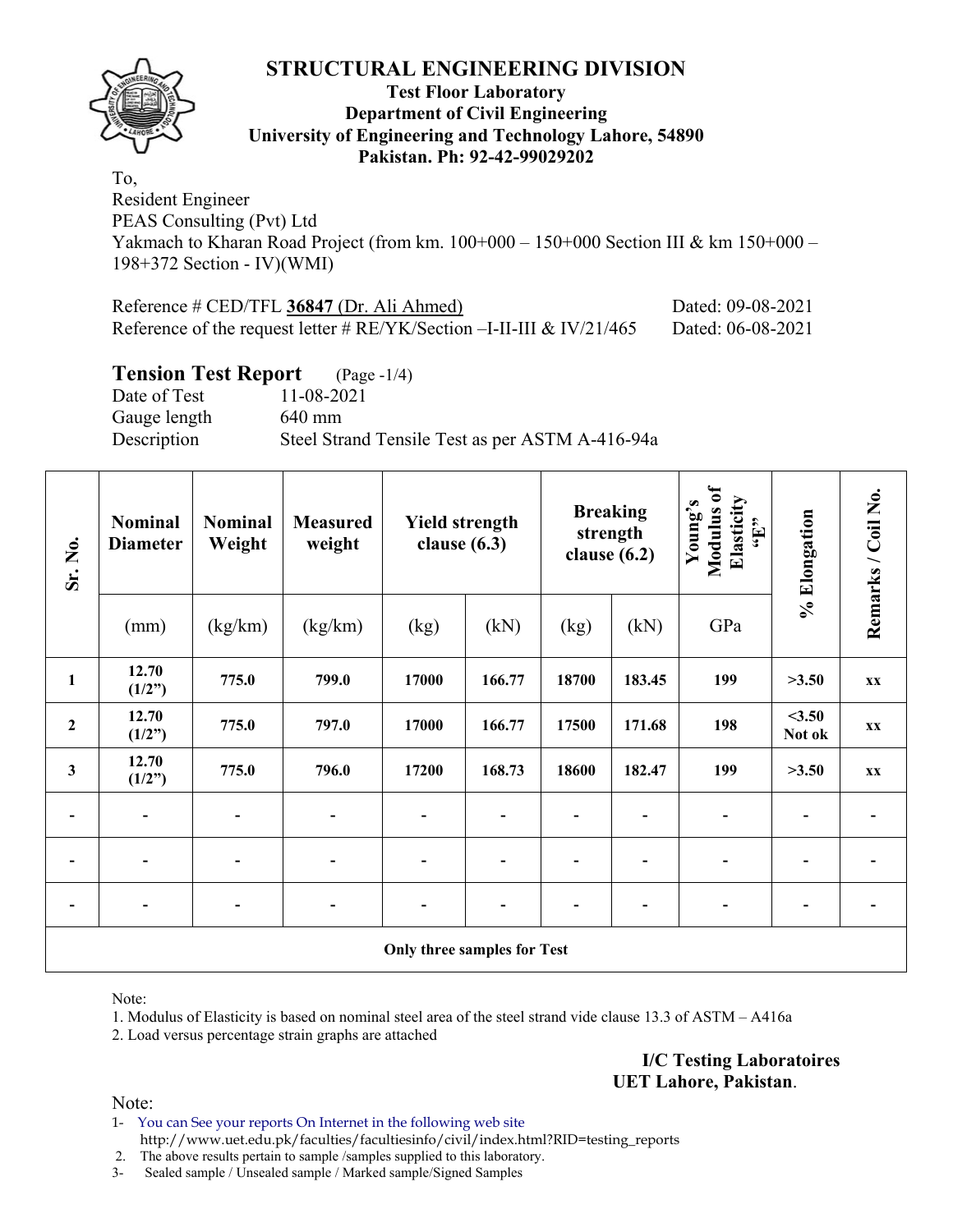### **STRUCTURAL ENGINEERING DIVISION Test Floor Laboratory Department of Civil Engineering University of Engineering and Technology Lahore, 54890 Pakistan. Ph: 92-42-99029202**  To, Resident Engineer

PEAS Consulting (Pvt) Ltd Yakmach to Kharan Road Project (from km. 100+000 – 150+000 Section III & km 150+000 – 198+372 Section - IV)(WMI)

| Reference # CED/TFL 36847 (Dr. Ali Ahmed)                                 | Dated: 09-08-2021 |
|---------------------------------------------------------------------------|-------------------|
| Reference of the request letter # $RE/YK/Section - I-II-III \& IV/21/465$ | Dated: 06-08-2021 |

**Graph**  $(Page - 2/4)$ 



**I/C Testing Laboratoires UET Lahore, Pakistan**.

- 1- You can See your reports On Internet in the following web site http://www.uet.edu.pk/faculties/facultiesinfo/civil/index.html?RID=testing\_reports
- 2. The above results pertain to sample /samples supplied to this laboratory.
- 3- Sealed sample / Unsealed sample / Marked sample/Signed Samples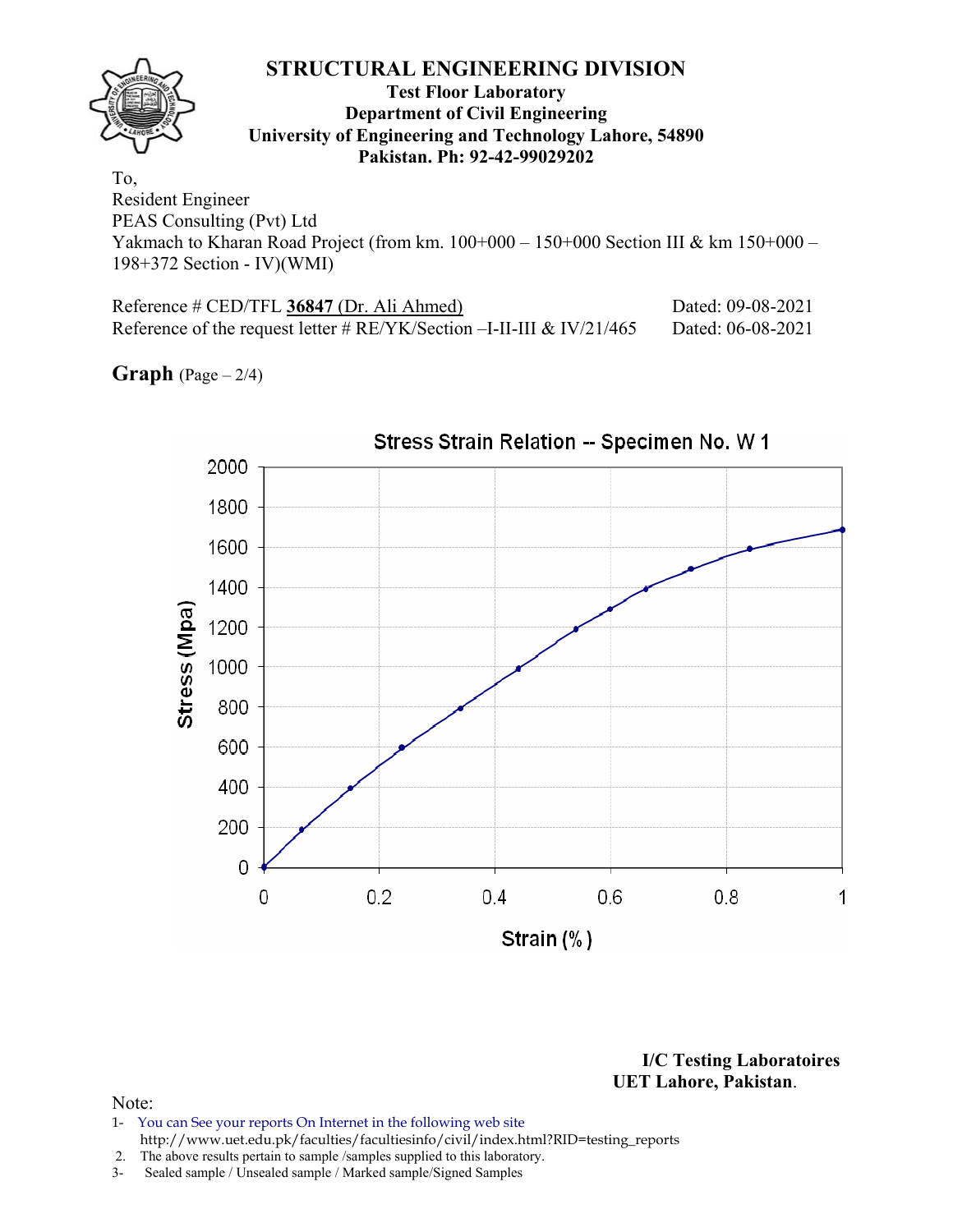# **STRUCTURAL ENGINEERING DIVISION Test Floor Laboratory Department of Civil Engineering University of Engineering and Technology Lahore, 54890 Pakistan. Ph: 92-42-99029202**  To Resident Engineer

PEAS Consulting (Pvt) Ltd Yakmach to Kharan Road Project (from km. 100+000 – 150+000 Section III & km 150+000 – 198+372 Section - IV)(WMI)

| Reference # CED/TFL 36847 (Dr. Ali Ahmed)                                 | Dated: 09-08-2021 |
|---------------------------------------------------------------------------|-------------------|
| Reference of the request letter # $RE/YK/Section - I-II-III \& IV/21/465$ | Dated: 06-08-2021 |

**Graph** (Page – 3/4)



**I/C Testing Laboratoires UET Lahore, Pakistan**.

- 1- You can See your reports On Internet in the following web site http://www.uet.edu.pk/faculties/facultiesinfo/civil/index.html?RID=testing\_reports
- 2. The above results pertain to sample /samples supplied to this laboratory.
- 3- Sealed sample / Unsealed sample / Marked sample/Signed Samples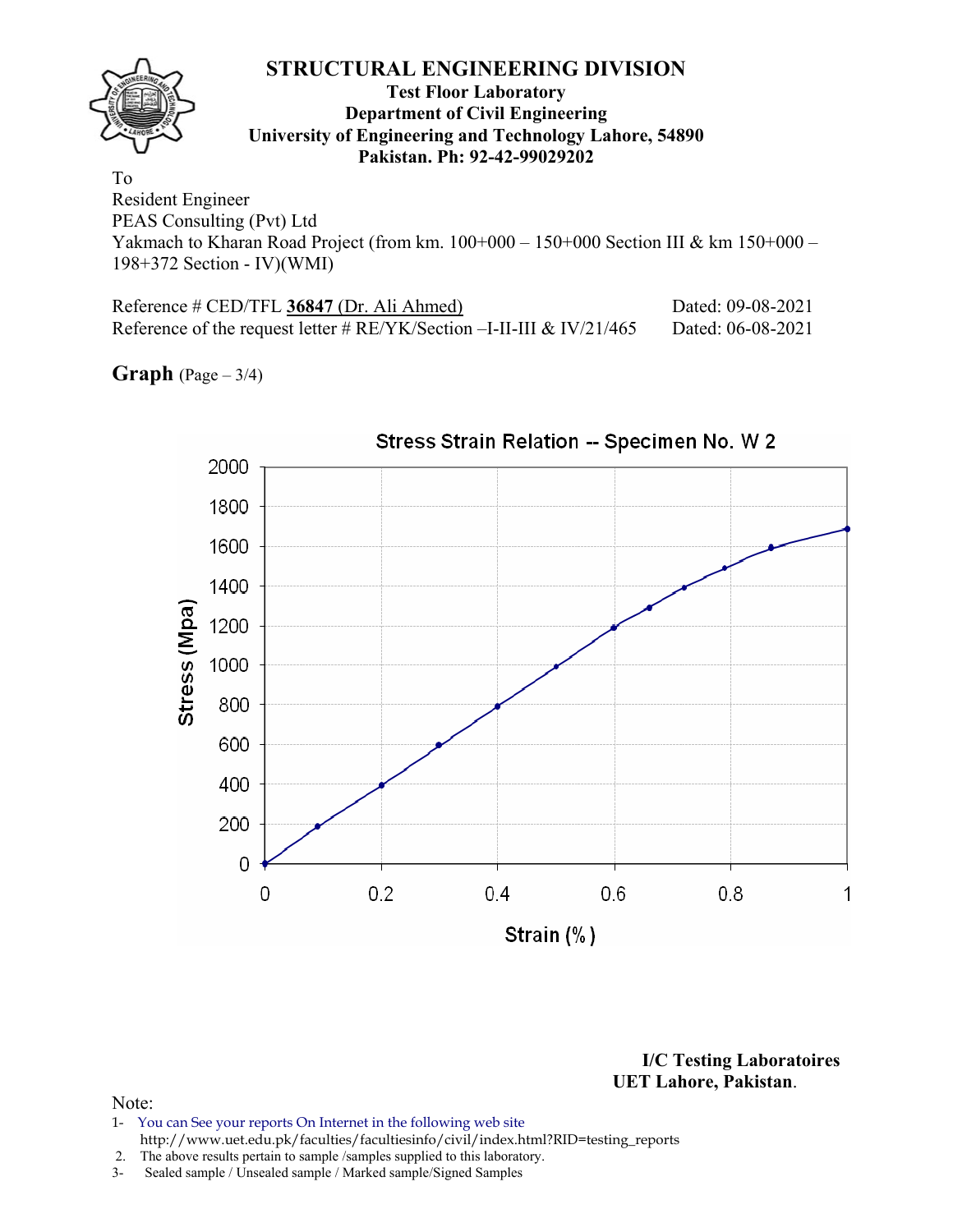# **STRUCTURAL ENGINEERING DIVISION Test Floor Laboratory Department of Civil Engineering University of Engineering and Technology Lahore, 54890 Pakistan. Ph: 92-42-99029202**  To, Resident Engineer

PEAS Consulting (Pvt) Ltd Yakmach to Kharan Road Project (from km. 100+000 – 150+000 Section III & km 150+000 – 198+372 Section - IV)(WMI)

| Reference # CED/TFL 36847 (Dr. Ali Ahmed)                                 | Dated: 09-08-2021 |
|---------------------------------------------------------------------------|-------------------|
| Reference of the request letter # $RE/YK/Section - I-II-III \& IV/21/465$ | Dated: 06-08-2021 |

**Graph**  $(Page - 4/4)$ 



**I/C Testing Laboratoires UET Lahore, Pakistan**.

- 1- You can See your reports On Internet in the following web site http://www.uet.edu.pk/faculties/facultiesinfo/civil/index.html?RID=testing\_reports
- 2. The above results pertain to sample /samples supplied to this laboratory.
- 3- Sealed sample / Unsealed sample / Marked sample/Signed Samples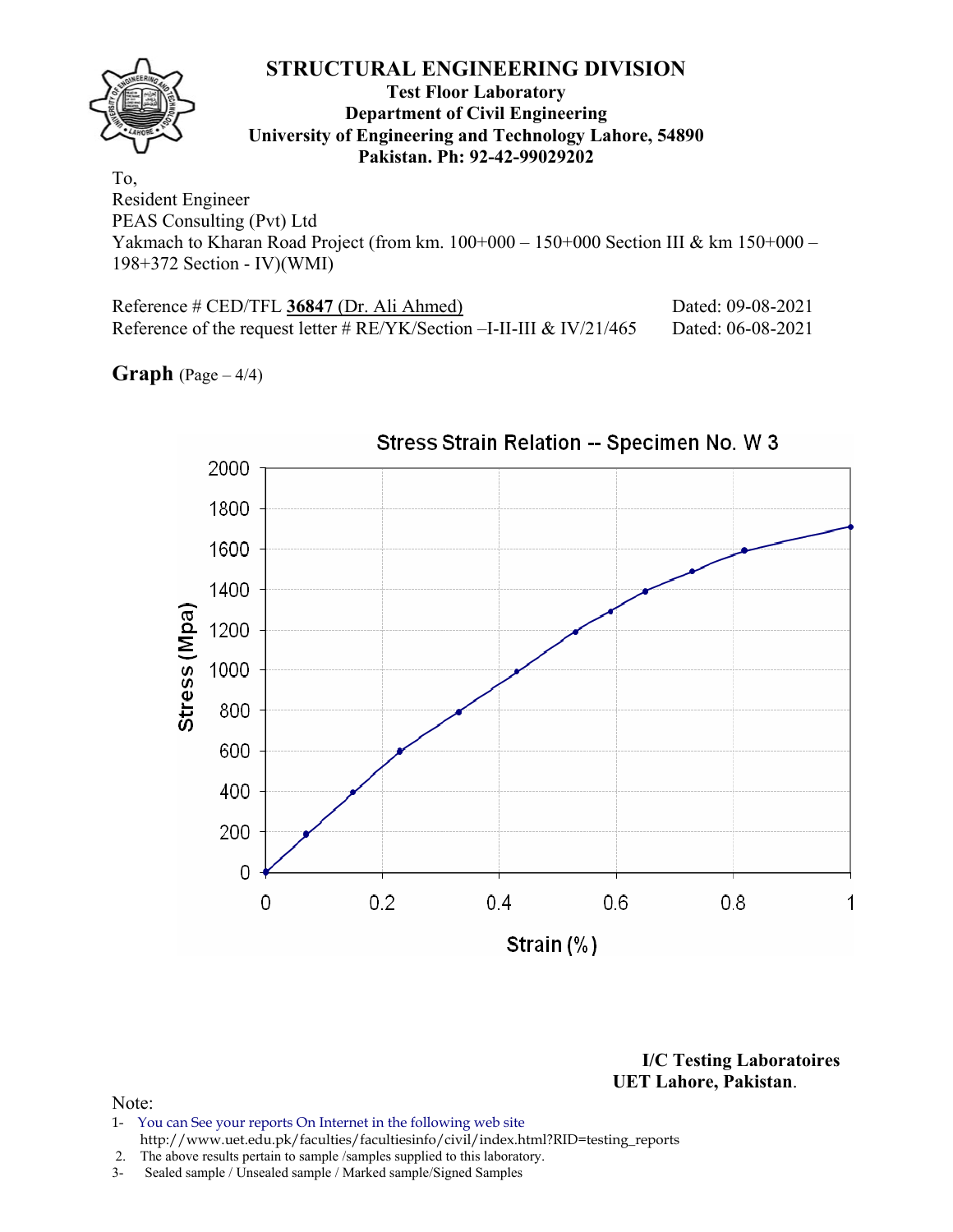

### **Test Floor Laboratory Department of Civil Engineering University of Engineering and Technology Lahore, 54890 Pakistan. Ph: 92-42-99029202**

To, M/S Defence Housing Authority. Lahore Cantt (Const of Infra Dev Works at Sector-KK, DHA Phase-IV (NBPOCHS)) – (M/s Reliable)

| Reference # CED/TFL 36850 (Dr. Ali Ahmed)                     | Dated: 10-08-2021 |
|---------------------------------------------------------------|-------------------|
| Reference of the request letter $\# 408/241/E/Lab/O.H-12/116$ | Dated: 09-08-2021 |

# **Tension Test Report** (Page -1/1)

Date of Test 11-08-2021 Gauge length 8 inches Description Deformed Steel Bar Tensile and Bend Test as per ASTM-A615

| Sr. No.      | Weight                                        |                          | Diameter/<br>size |                | Area<br>$(in^2)$         | <b>Yield load</b> | <b>Breaking</b><br>Load                                         |         | <b>Yield Stress</b><br>(psi) |         | <b>Ultimate Stress</b><br>(psi) | Elongation               | % Elongation                 | Remarks                |
|--------------|-----------------------------------------------|--------------------------|-------------------|----------------|--------------------------|-------------------|-----------------------------------------------------------------|---------|------------------------------|---------|---------------------------------|--------------------------|------------------------------|------------------------|
|              | (1bs/ft)                                      | Nominal<br>$(\#)$        | Actual<br>(inch)  | Nominal        | <b>Actual</b>            | (kg)              | (kg)                                                            | Nominal | Actual                       | Nominal | Actual                          | (inch)                   |                              |                        |
| 1            | 0.376                                         | $\mathbf{3}$             | 0.375             | 0.11           | 0.111                    | 3700              | 4800                                                            | 74200   | 73750                        | 96200   | 95700                           | 1.20                     | 15.0                         |                        |
| $\mathbf{2}$ | 0.371                                         | $\mathbf{3}$             | 0.372             | 0.11           | 0.109                    | 4000              | 5200                                                            | 80200   | 80960                        | 104200  | 105300                          | 0.90                     | 11.3                         | Kamran<br><b>Steel</b> |
|              |                                               | $\overline{\phantom{0}}$ |                   | Ξ.             |                          |                   |                                                                 |         |                              |         | $\overline{\phantom{0}}$        |                          |                              |                        |
|              |                                               | $\overline{\phantom{0}}$ |                   | $\blacksquare$ | $\blacksquare$           |                   |                                                                 |         |                              |         |                                 | $\blacksquare$           | $\qquad \qquad \blacksquare$ |                        |
|              |                                               | $\overline{\phantom{0}}$ |                   |                | $\overline{\phantom{a}}$ |                   |                                                                 |         |                              |         |                                 | $\overline{\phantom{0}}$ | $\qquad \qquad \blacksquare$ |                        |
|              |                                               | $\overline{\phantom{0}}$ |                   |                | $\overline{\phantom{0}}$ |                   |                                                                 |         |                              |         |                                 | $\overline{\phantom{0}}$ | $\overline{\phantom{a}}$     |                        |
|              |                                               |                          |                   |                |                          |                   | Note: only two samples for tensile and one sample for bend test |         |                              |         |                                 |                          |                              |                        |
|              |                                               |                          |                   |                |                          |                   |                                                                 |         |                              |         |                                 |                          |                              |                        |
|              |                                               |                          |                   |                |                          |                   | <b>Bend Test</b>                                                |         |                              |         |                                 |                          |                              |                        |
|              | #3 Bar Bend Test Through 180° is Satisfactory |                          |                   |                |                          |                   |                                                                 |         |                              |         |                                 |                          |                              |                        |
|              |                                               |                          |                   |                |                          |                   |                                                                 |         |                              |         |                                 |                          |                              |                        |
|              |                                               |                          |                   |                |                          |                   |                                                                 |         |                              |         |                                 |                          |                              |                        |

**I/C Testing Laboratoires UET Lahore, Pakistan**.

- 1- You can See your reports On Internet in the following web site http://www.uet.edu.pk/faculties/facultiesinfo/civil/index.html?RID=testing\_reports
- 2. The above results pertain to sample /samples supplied to this laboratory.
- 3- Sealed sample / Unsealed sample / Marked sample/Signed Samples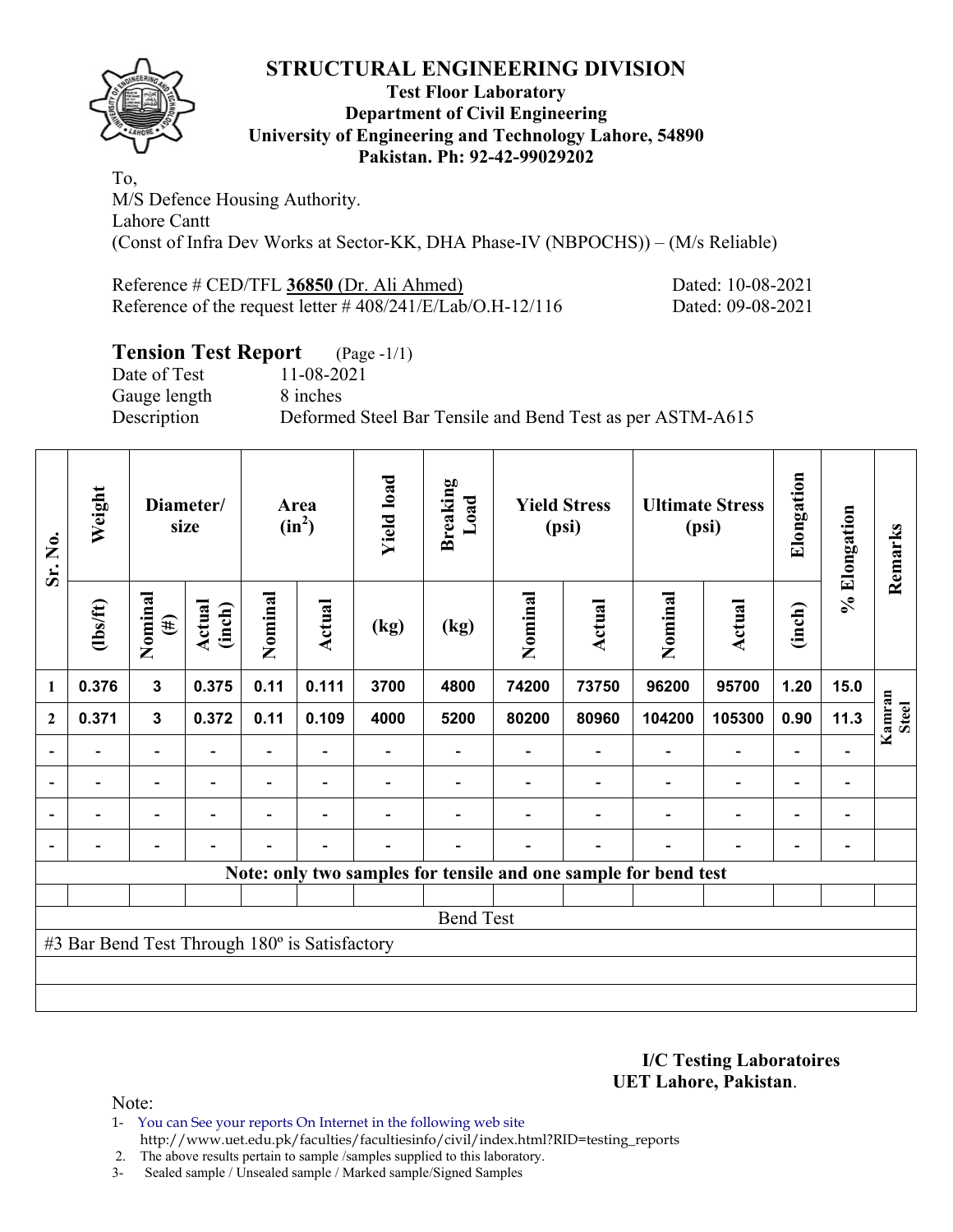

### **Test Floor Laboratory Department of Civil Engineering University of Engineering and Technology Lahore, 54890 Pakistan. Ph: 92-42-99029202**

To, Resident Engineer Pillar & Sons Rumanza Golf & Country Club, DHA Multan

Reference # CED/TFL **36852** (Dr. Ali Ahmed) Dated: 10-08-2021 Reference of the request letter # P&S/OTH/GEN/00036 Dated: 07-08-2021

## **Tension Test Report** (Page -1/1)

Date of Test 11-08-2021 Gauge length 8 inches

Description Deformed Steel Bar Tensile and Bend Test as per ASTM-A615

| Sr. No.        | Weight                                        |                          | Diameter/<br><b>Size</b> |                | Area<br>$(in^2)$         | <b>Yield load</b> | <b>Breaking</b><br>Load |         | <b>Yield Stress</b><br>(psi)                                    |                          | <b>Ultimate Stress</b><br>(psi) | Elongation               | % Elongation                 | Remarks            |
|----------------|-----------------------------------------------|--------------------------|--------------------------|----------------|--------------------------|-------------------|-------------------------|---------|-----------------------------------------------------------------|--------------------------|---------------------------------|--------------------------|------------------------------|--------------------|
|                | (1bs/ft)                                      | Nominal<br>$(\#)$        | Actual<br>(inch)         | Nominal        | Actual                   | (kg)              | (kg)                    | Nominal | <b>Actual</b>                                                   | Nominal                  | <b>Actual</b>                   | (inch)                   |                              |                    |
| 1              | 0.381                                         | 3                        | 0.378                    | 0.11           | 0.112                    | 3700              | 4800                    | 74200   | 72760                                                           | 96200                    | 94400                           | 1.30                     | 16.3                         | <b>Steel</b><br>F. |
| $\overline{2}$ | 0.378                                         | $\mathbf 3$              | 0.376                    | 0.11           | 0.111                    | 3600              | 4800                    | 72200   | 71350                                                           | 96200                    | 95200                           | 1.10                     | 13.8                         |                    |
|                |                                               | $\overline{\phantom{0}}$ |                          | -              |                          |                   |                         |         |                                                                 | $\overline{\phantom{a}}$ | $\qquad \qquad \blacksquare$    | $\overline{a}$           |                              |                    |
| $\blacksquare$ |                                               | -                        |                          | -              | $\overline{\phantom{a}}$ |                   |                         |         | $\overline{\phantom{0}}$                                        |                          | $\qquad \qquad \blacksquare$    | $\overline{a}$           | $\qquad \qquad \blacksquare$ |                    |
| $\blacksquare$ | $\blacksquare$                                | $\overline{\phantom{0}}$ | $\overline{\phantom{0}}$ | $\blacksquare$ | $\overline{\phantom{a}}$ |                   |                         |         | $\blacksquare$                                                  | $\blacksquare$           | $\overline{a}$                  | $\blacksquare$           | $\overline{\phantom{0}}$     |                    |
| ۰              |                                               | $\overline{\phantom{0}}$ |                          | $\blacksquare$ | $\blacksquare$           |                   |                         |         | $\blacksquare$                                                  | $\overline{\phantom{0}}$ | $\overline{\phantom{0}}$        | $\overline{\phantom{a}}$ | $\blacksquare$               |                    |
|                |                                               |                          |                          |                |                          |                   |                         |         | Note: only two samples for tensile and one sample for bend test |                          |                                 |                          |                              |                    |
|                |                                               |                          |                          |                |                          |                   |                         |         |                                                                 |                          |                                 |                          |                              |                    |
|                |                                               |                          |                          |                |                          |                   | <b>Bend Test</b>        |         |                                                                 |                          |                                 |                          |                              |                    |
|                | #3 Bar Bend Test Through 180° is Satisfactory |                          |                          |                |                          |                   |                         |         |                                                                 |                          |                                 |                          |                              |                    |
|                |                                               |                          |                          |                |                          |                   |                         |         |                                                                 |                          |                                 |                          |                              |                    |
|                |                                               |                          |                          |                |                          |                   |                         |         |                                                                 |                          |                                 |                          |                              |                    |

**I/C Testing Laboratoires UET Lahore, Pakistan**.

Note:

1- You can See your reports On Internet in the following web site http://www.uet.edu.pk/faculties/facultiesinfo/civil/index.html?RID=testing\_reports

2. The above results pertain to sample /samples supplied to this laboratory.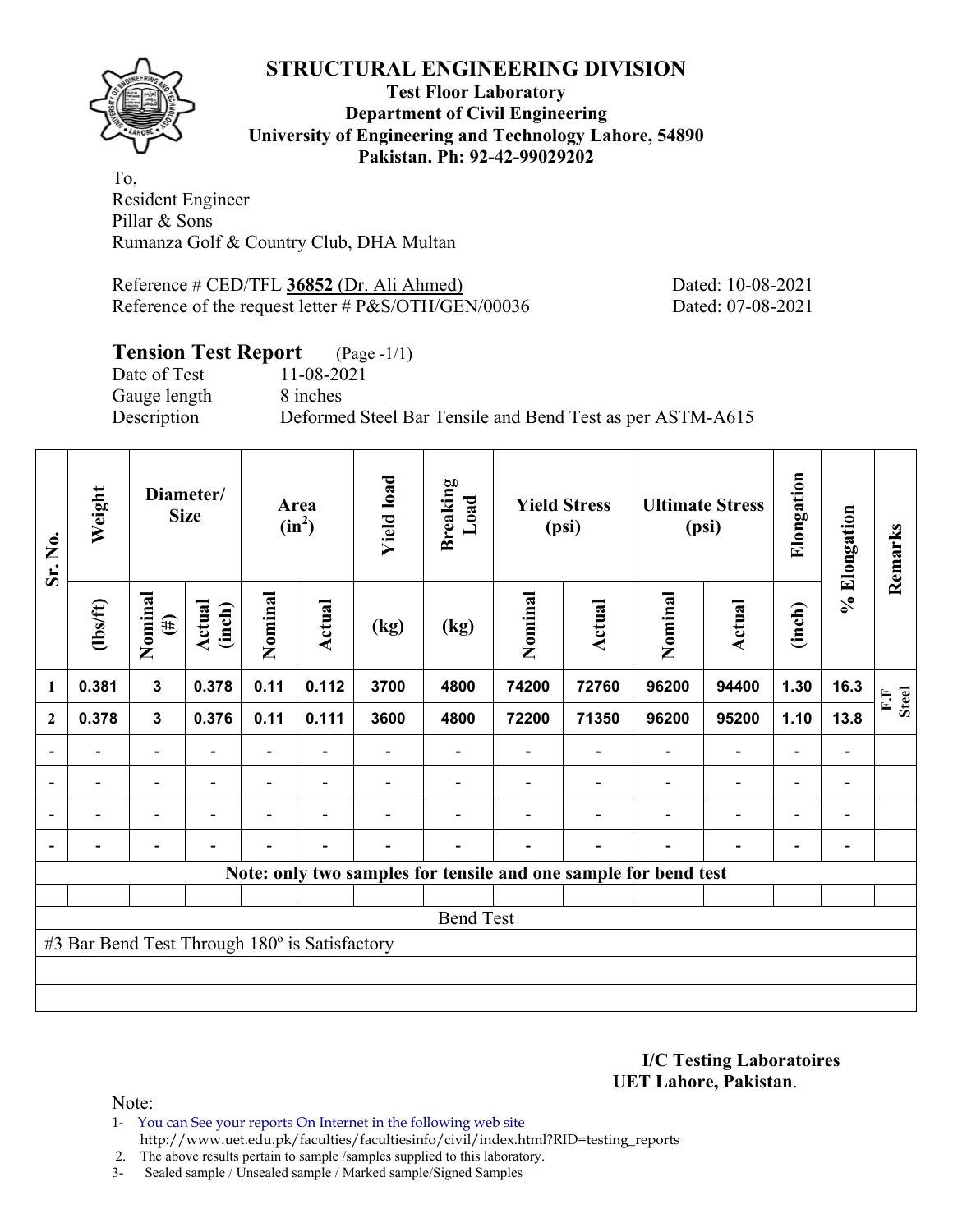

**Test Floor Laboratory Department of Civil Engineering University of Engineering and Technology Lahore, 54890 Pakistan. Ph: 92-42-99029202** 

Ref: CED/TFL/08/36854 Dated: 10-08-2021

Dated of Test: 11-08-2021

### **To M/S SK Concrete & Construction Pabbi**

# Subject: **- CALIBRATION OF HYDRAULIC JACK WITH GAUGE (MARK: TFL/08/36854)**

Reference to your Letter No. Nil, Dated: 10/08/2021 on the subject cited above. One Hydraulic Jack with Gauge as received by us has been calibrated. The results are tabulated as under:

| <b>Total Range</b>       | Zero - | $100$ (Tonne) |
|--------------------------|--------|---------------|
| <b>Calibrated Range:</b> | Zero - | 80 (Tonne)    |

| <b>Hydraulic Jack Reading</b><br>(Tonne) |              | 10    | 20    | 30    | 40    | 50    | 60    | 70    | 80    |
|------------------------------------------|--------------|-------|-------|-------|-------|-------|-------|-------|-------|
| <b>Calibrated Load</b>                   | kg           | 10300 | 20000 | 29500 | 39500 | 49300 | 59500 | 69600 | 79800 |
|                                          | <b>Tonne</b> | 10.30 | 20.00 | 29.50 | 39.50 | 49.30 | 59.50 | 69.60 | 79.80 |



### **Calibration Curve For Jack**



**I/C Testing Laboratoires UET Lahore, Pakistan**.

- 1- You can See your reports On Internet in the following web site http://www.uet.edu.pk/faculties/facultiesinfo/civil/index.html?RID=testing\_reports
- 2. The above results pertain to sample /samples supplied to this laboratory.
- 3- Sealed sample / Unsealed sample / Marked sample/Signed Samples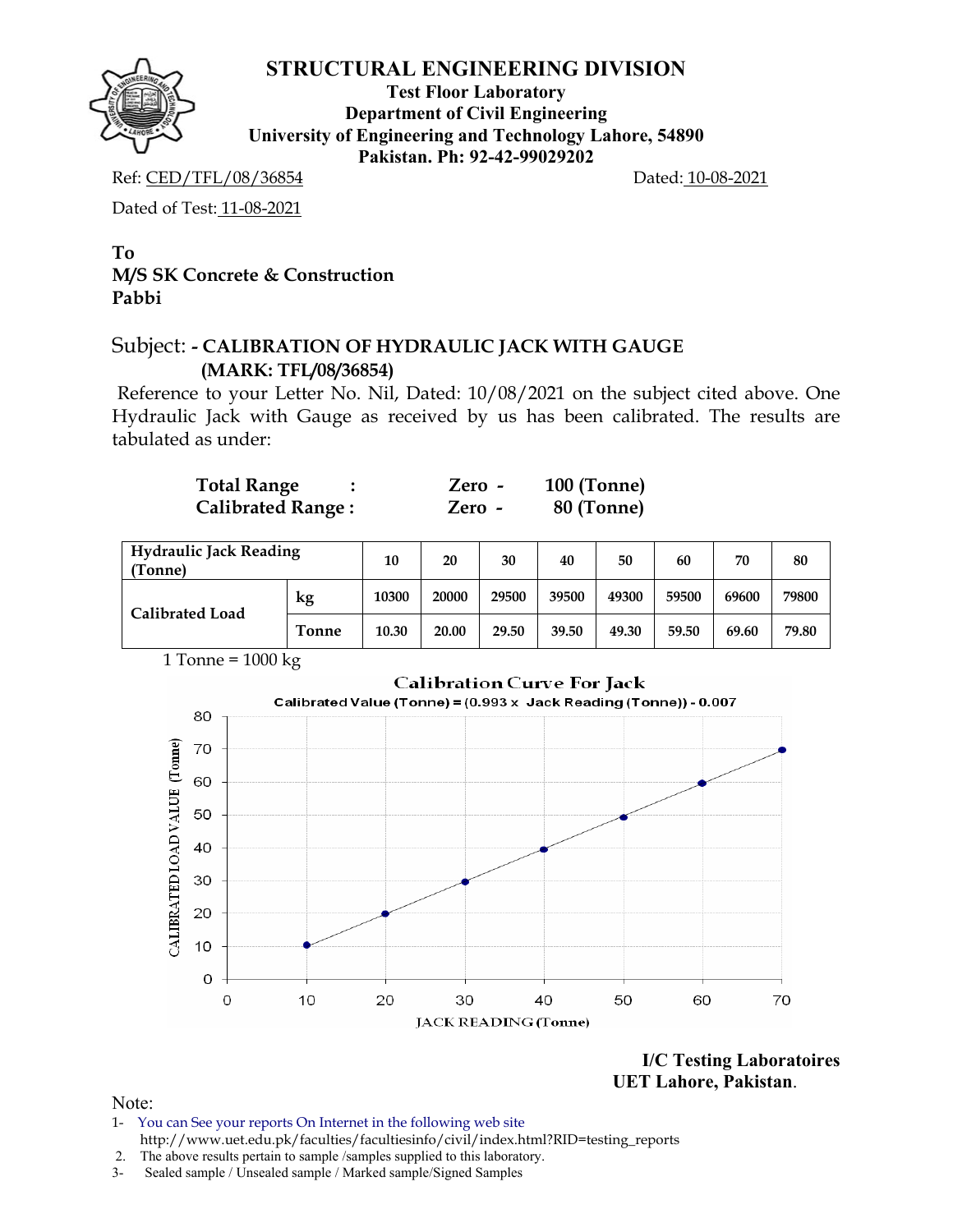

**Sr. No.** 

#### **Test Floor Laboratory Department of Civil Engineering University of Engineering and Technology Lahore, 54890 Pakistan. Ph: 92-42-99029202**

To, Sub Divisional Officer Buildings Sub Division Chakwal (Establishment of Chakwal ADP No. 66 for The Year 2020-21 (Group No. 3) Construction of Female Student Hostel/ Student Services & Medical Centre Ground / First Floor with Additional Item & Architectural Features) Reference # CED/TFL **36855** (Dr. Ali Ahmed) Dated: 10-08-2021 Reference of the request letter # 951/CKL Dated: 15-07-2021

|                     |                |                                    | <b>Tension Test Report</b> |                  |            | $(\text{Page - }1/1)$ |                                                           |                              |        |                                 |        |            |                         |         |
|---------------------|----------------|------------------------------------|----------------------------|------------------|------------|-----------------------|-----------------------------------------------------------|------------------------------|--------|---------------------------------|--------|------------|-------------------------|---------|
|                     |                | Date of Test                       |                            |                  | 11-08-2021 |                       |                                                           |                              |        |                                 |        |            |                         |         |
|                     |                | Gauge length                       |                            |                  | 8 inches   |                       |                                                           |                              |        |                                 |        |            |                         |         |
|                     |                | Description                        |                            |                  |            |                       | Deformed Steel Bar Tensile and Bend Test as per ASTM-A615 |                              |        |                                 |        |            |                         |         |
| $\mathbf{S}$ r. No. | Weight         | Diameter/<br><b>Size</b><br>(inch) |                            | Area<br>$(in^2)$ |            | <b>Yield load</b>     | <b>Breaking</b><br>Load                                   | <b>Yield Stress</b><br>(psi) |        | <b>Ultimate Stress</b><br>(psi) |        | Elongation | Elongation              | Remarks |
|                     | $\frac{2}{10}$ | Nominal                            | Actual                     | Nominal          | Actual     | (kg)                  | (kg)                                                      | Nominal                      | Actual | Nominal                         | Actual | (inch)     | $\mathcal{S}_{\bullet}$ |         |
|                     | 0.379          | 3/8                                | 0.377                      | 0.11             | 0.111      | 3700                  | 5000                                                      | 74200                        | 73250  | 100200                          | 99000  | 0.90       | 11.3                    |         |
|                     |                |                                    |                            |                  |            |                       |                                                           |                              |        |                                 |        |            |                         |         |
|                     |                |                                    |                            |                  |            |                       |                                                           |                              |        |                                 |        |            |                         |         |

**- - - - - - - - - - - - - -** 

**- - - - - - - - - - - - - -** 

**- - - - - - - - - - - - - -** 

**Note: only one sample for tensile and one sample for bend test**

Bend Test

**I/C Testing Laboratoires UET Lahore, Pakistan**.

Note:

- 1- You can See your reports On Internet in the following web site http://www.uet.edu.pk/faculties/facultiesinfo/civil/index.html?RID=testing\_reports
- 2. The above results pertain to sample /samples supplied to this laboratory.
- 3- Sealed sample / Unsealed sample / Marked sample/Signed Samples

3/8" Dia Bar Bend Test Through 180º is Satisfactory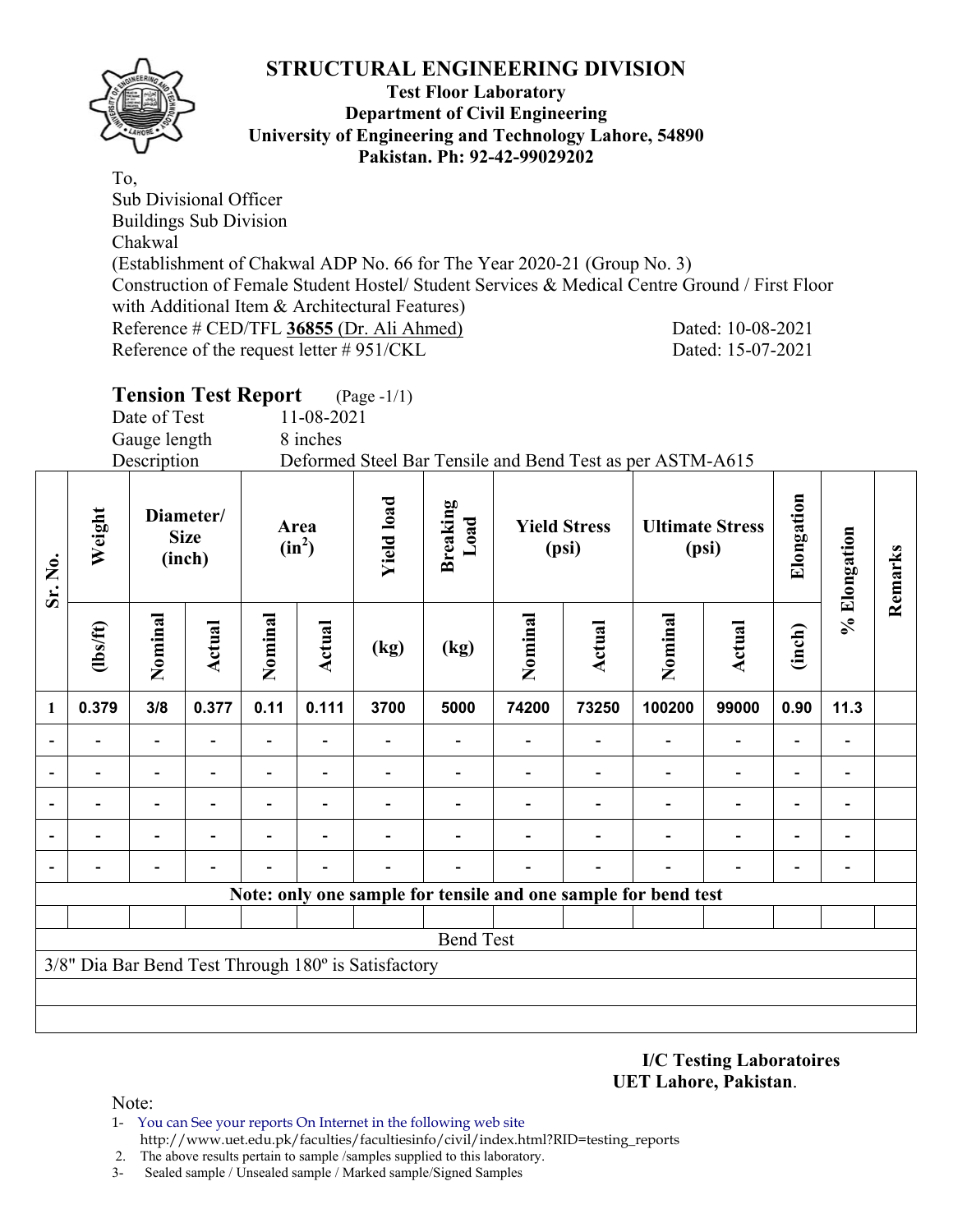

#### **Test Floor Laboratory Department of Civil Engineering University of Engineering and Technology Lahore, 54890 Pakistan. Ph: 92-42-99029202**

To, Resident Engineer

AZ Engineering Associates

Construction of Multi-Purpose Complex (MPC) Building (Phase-1) at Quaid-e-Azam Business Park (QABP) on M-2, Sheikhupura

Reference # CED/TFL **36856** (Dr. Ali Ahmed) Dated: 10-08-2021 Reference of the request letter # AZE/QABP/RE/60 Dated: 07-08-2021

# **Tension Test Report** (Page -1/1) Date of Test 11-08-2021 Gauge length 8 inches Description Deformed Steel Bar Tensile and Bend Test as per ASTM-A615

| Sr. No.      | Weight                                        |                   | Diameter/<br><b>Size</b> |                          | Area<br>$(in^2)$ | <b>Yield load</b> | <b>Breaking</b><br>Load |         | <b>Yield Stress</b><br>(psi) |                                                                 | <b>Ultimate Stress</b><br>(psi) | Elongation | % Elongation                 | Remarks                      |
|--------------|-----------------------------------------------|-------------------|--------------------------|--------------------------|------------------|-------------------|-------------------------|---------|------------------------------|-----------------------------------------------------------------|---------------------------------|------------|------------------------------|------------------------------|
|              | (1bs/ft)                                      | Nominal<br>$(\#)$ | Actual<br>(inch)         | Nominal                  | Actual           | (kg)              | (kg)                    | Nominal | <b>Actual</b>                | Nominal                                                         | Actual                          | (inch)     |                              |                              |
| 1            | 0.376                                         | $\mathbf{3}$      | 0.375                    | 0.11                     | 0.111            | 3100              | 5400                    | 62200   | 61750                        | 108200                                                          | 107600                          | 1.00       | 12.5                         | <b>Steel</b><br>$\mathbf{S}$ |
| $\mathbf{2}$ | 0.375                                         | $\mathbf{3}$      | 0.375                    | 0.11                     | 0.110            | 3100              | 5400                    | 62200   | 61980                        | 108200                                                          | 108000                          | 1.20       | 15.0                         |                              |
|              |                                               |                   |                          |                          |                  |                   |                         |         |                              |                                                                 |                                 |            |                              |                              |
|              |                                               |                   |                          | $\overline{\phantom{0}}$ |                  |                   |                         |         |                              |                                                                 | $\blacksquare$                  |            | $\qquad \qquad \blacksquare$ |                              |
|              |                                               |                   |                          |                          |                  |                   |                         |         |                              |                                                                 | $\blacksquare$                  |            | $\overline{a}$               |                              |
|              |                                               |                   |                          |                          |                  |                   |                         |         |                              |                                                                 |                                 |            |                              |                              |
|              |                                               |                   |                          |                          |                  |                   |                         |         |                              | Note: only two samples for tensile and one sample for bend test |                                 |            |                              |                              |
|              |                                               |                   |                          |                          |                  |                   |                         |         |                              |                                                                 |                                 |            |                              |                              |
|              |                                               |                   |                          |                          |                  |                   | <b>Bend Test</b>        |         |                              |                                                                 |                                 |            |                              |                              |
|              | #3 Bar Bend Test Through 180° is Satisfactory |                   |                          |                          |                  |                   |                         |         |                              |                                                                 |                                 |            |                              |                              |
|              |                                               |                   |                          |                          |                  |                   |                         |         |                              |                                                                 |                                 |            |                              |                              |
|              |                                               |                   |                          |                          |                  |                   |                         |         |                              |                                                                 |                                 |            |                              |                              |

**I/C Testing Laboratoires UET Lahore, Pakistan**.

- 1- You can See your reports On Internet in the following web site http://www.uet.edu.pk/faculties/facultiesinfo/civil/index.html?RID=testing\_reports
- 2. The above results pertain to sample /samples supplied to this laboratory.
- 3- Sealed sample / Unsealed sample / Marked sample/Signed Samples